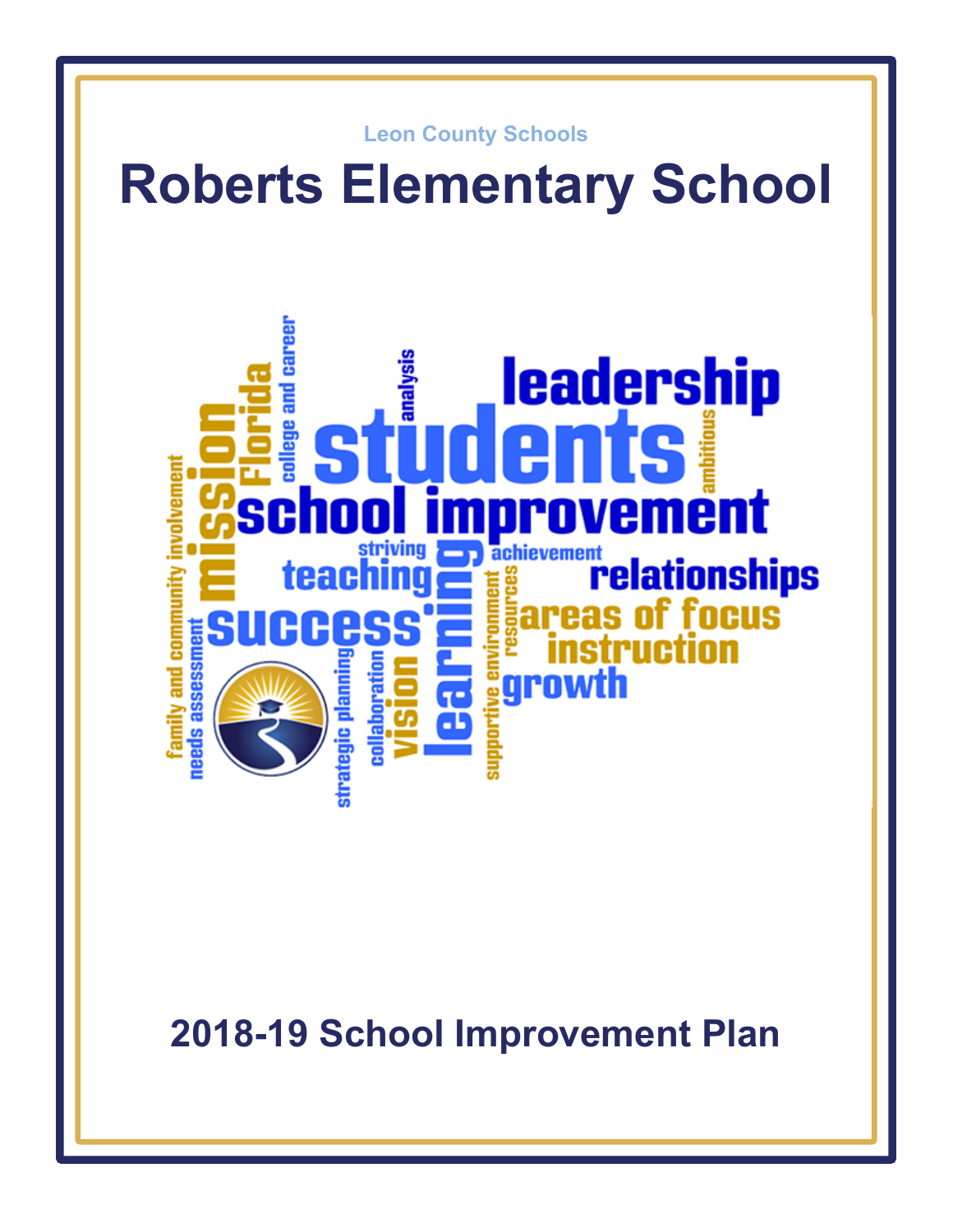# **Table of Contents**

| <b>Purpose and Outline of the SIP</b> | 3  |
|---------------------------------------|----|
| <b>School Information</b>             | 4  |
| <b>Needs Assessment</b>               | 6  |
| <b>Planning for Improvement</b>       | 9  |
| <b>Title I Requirements</b>           | 13 |
| <b>Budget to Support Goals</b>        | 15 |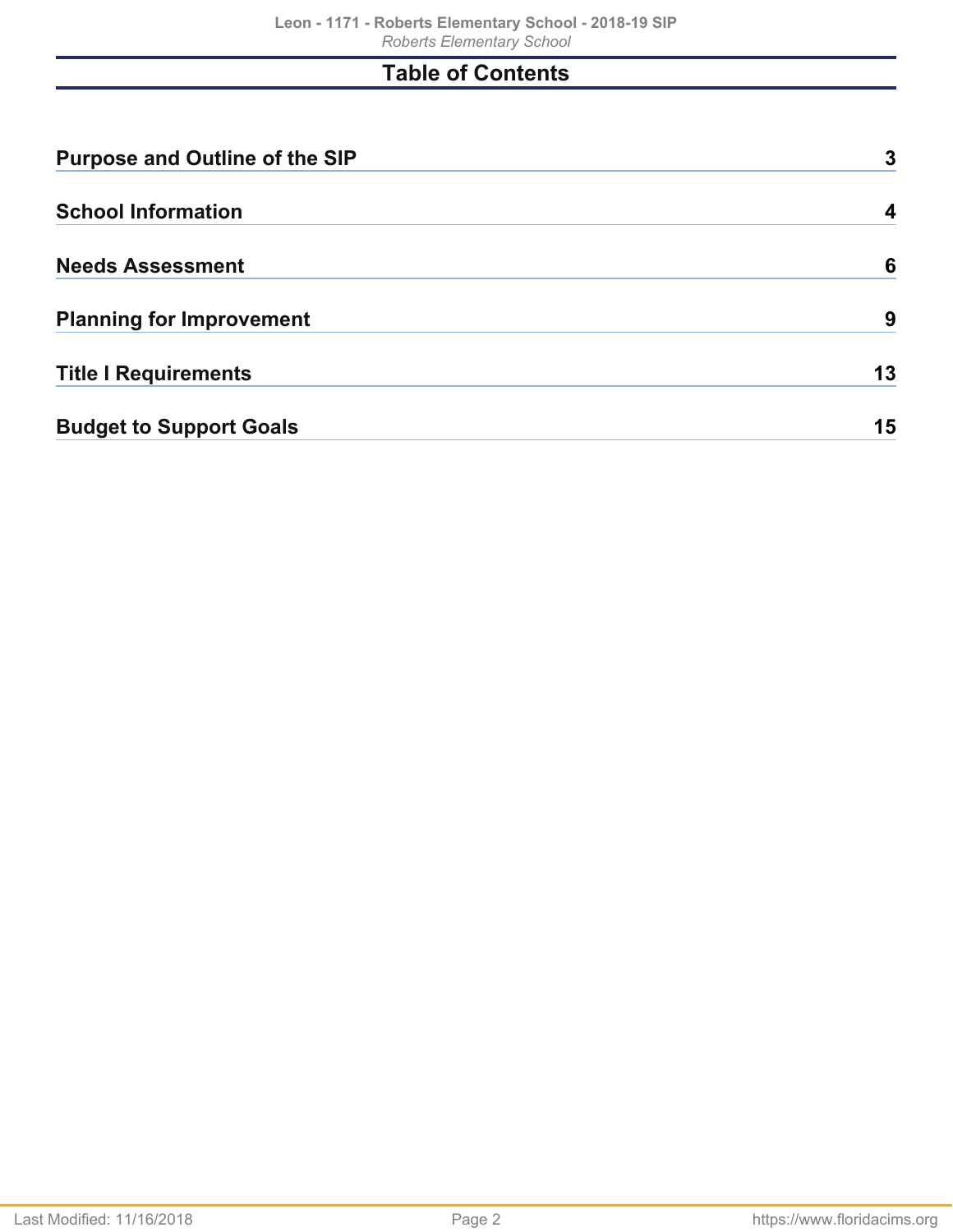|                                                         | <b>Roberts Elementary School</b>       |              |                                                                                      |
|---------------------------------------------------------|----------------------------------------|--------------|--------------------------------------------------------------------------------------|
|                                                         | 5777 PIMLICO DR, Tallahassee, FL 32309 |              |                                                                                      |
|                                                         | https://www.leonschools.net/roberts    |              |                                                                                      |
| <b>School Demographics</b>                              |                                        |              |                                                                                      |
| <b>School Type and Grades Served</b><br>(per MSID File) | 2018-19 Title I School                 |              | 2018-19 Economically<br><b>Disadvantaged (FRL) Rate</b><br>(As Reported on Survey 3) |
| <b>Elementary School</b><br><b>PK-5</b>                 | <b>No</b>                              |              | 26%                                                                                  |
| <b>Primary Service Type</b><br>(per MSID File)          | <b>Charter School</b>                  |              | 2018-19 Minority Rate<br>(Reported as Non-white<br>on Survey 2)                      |
| K-12 General Education                                  | <b>No</b>                              |              | 23%                                                                                  |
| <b>School Grades History</b>                            |                                        |              |                                                                                      |
| Year<br>2017-18<br><b>Grade</b><br>A                    | 2016-17<br>A                           | 2015-16<br>A | 2014-15<br>$A^*$                                                                     |
| <b>School Board Approval</b>                            |                                        |              |                                                                                      |

This plan is pending approval by the Leon County School Board.

### **SIP Authority**

Section 1001.42(18), Florida Statutes, requires district school boards to annually approve and require implementation of a school improvement plan (SIP) for each school in the district that has a school grade of D or F.

The Florida Department of Education (FDOE) SIP template meets all statutory and rule requirements for traditional public schools and incorporates all components required for schools receiving Title I funds. This template is required by State Board of Education Rule 6A-1.099811, Florida Administrative Code, for all noncharter schools with a current grade of D or F (see page 4). For schools receiving a grade of A, B, or C, the district may opt to require a SIP using a template of its choosing. This document was prepared by school and district leadership using the FDOE's school improvement planning web application located at [https://www.floridaCIMS.org.](https://www.floridacims.org)

### <span id="page-2-0"></span>**Purpose and Outline of the SIP**

The SIP is intended to be the primary artifact used by every school with stakeholders to review data, set goals, create an action plan and monitor progress. The Florida Department of Education encourages schools to use the SIP as a "living document" by continually updating, refining and using the plan to guide their work throughout the year. This printed version represents the SIP as of the "Date Modified" listed in the footer.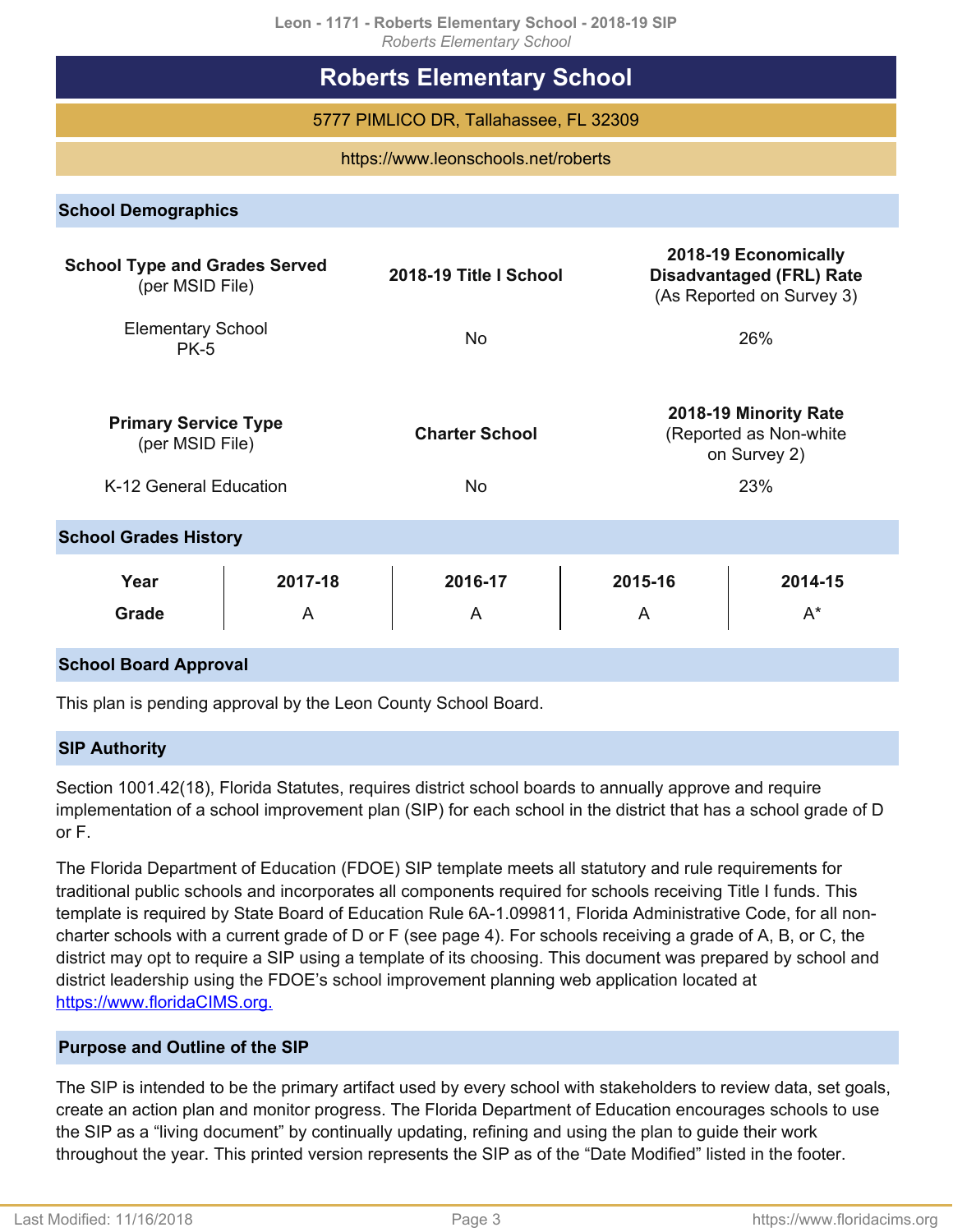## **Part I: School Information**

### <span id="page-3-0"></span>**School Mission and Vision**

### **Provide the school's mission statement**

The Roberts Elementary School family will foster a safe, nurturing environment where students reach their fullest potential and become productive, responsible students.

#### **Provide the school's vision statement**

Roberts Elementary School will be an engaging, safe and respectful learning environment that embraces change and produces successful learners who value diversity and are conscientious contributors to our society.

### **School Leadership Team**

### **Membership**

Identify the name, email address and position title for each member of the school leadership team.**:**

| <b>Name</b>         | <b>Title</b>               |
|---------------------|----------------------------|
| McFarland, Kim      | Principal                  |
| Kennett, Kim        | Registrar                  |
| Blackburn, Lisa     | Teacher, K-12              |
| Irvin, Dania        | Teacher, K-12              |
| Lovern, Tara        | Teacher, K-12              |
| Harp, Myra          | Teacher, K-12              |
| Dobie, Brian        | Teacher, K-12              |
| Tharpe, Nedra       | Teacher, K-12              |
| Montgomery, Shannon | Teacher, K-12              |
| Kerrison, Beverly   | <b>Assistant Principal</b> |
| Corder, Beth        | Teacher, K-12              |

#### **Duties**

### **Describe the roles and responsibilities of the members, including how they serve as instructional leaders and practice shared decision making**

The administrative team meets monthly with grade level team leaders to inform, assess, and reevaluate curriculum decisions, which are in turn shared with each grade level member pre-K through5th grade, special area and ESE. Kim McFarland, Principal and/or Beverly Kerrison, Assistant Principal: provide direction and oversight in the use of data-based decision-making, ensure that the school-leadership team is implementing the curriculum and that the mission of the school is supported and endorsed. SIP committee chairs are responsible for guiding each committee in the collection, analysis, and communication of data related to their committee area. Team leaders are responsible for the dissemination of information from school administration, problem-solving school issues, and presenting grade level or department specific concerns.

Our team leaders provide items to be included in the agenda based on input from their team members. After the meeting, the grade chairs/team leaders share the discussions and decisions with their colleagues. The SLT (School Leadership Team) recorder also sends detailed minutes to all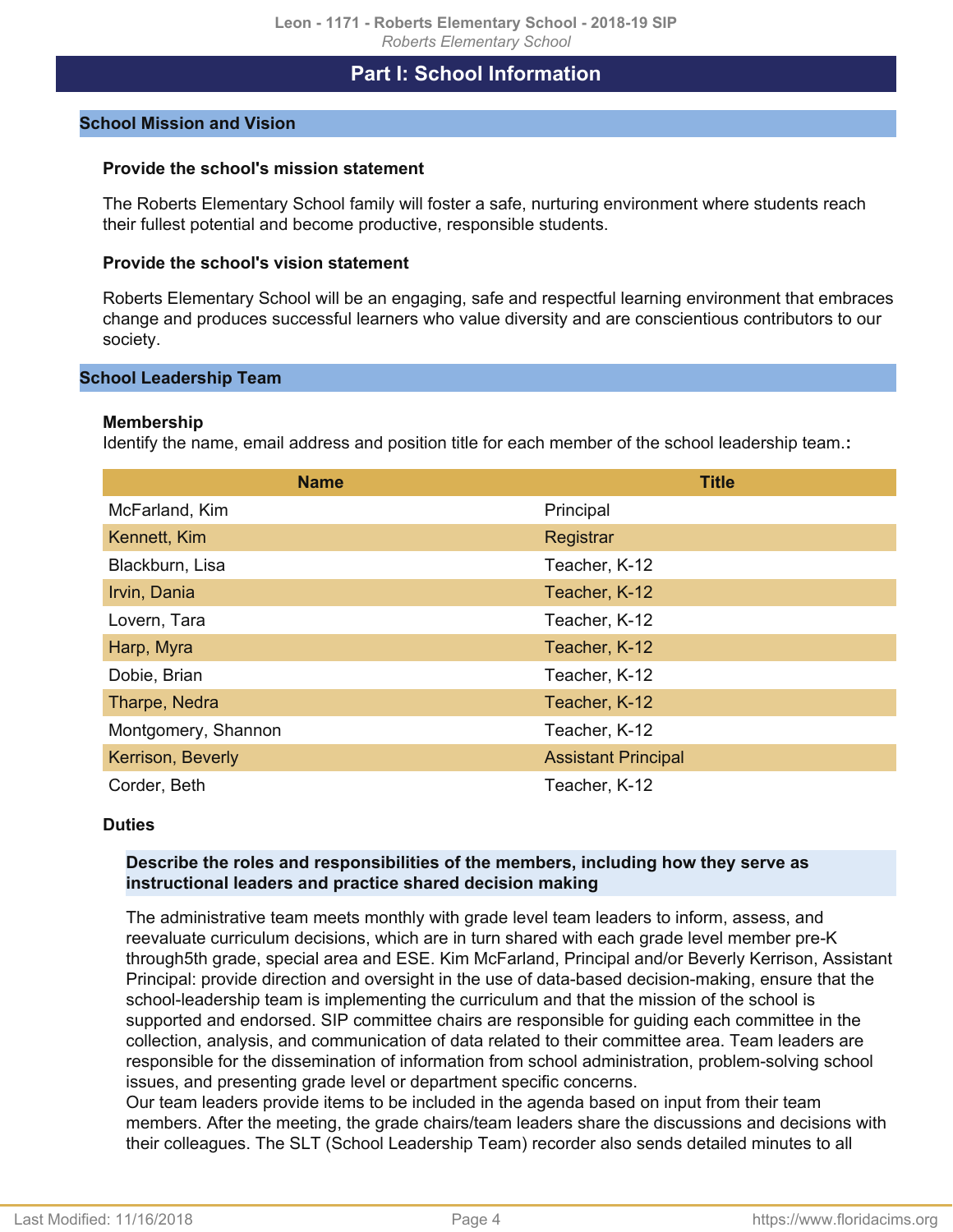school personnel. Our SLT enables everyone to have a voice and ensures that everyone receives information through this shared decision making process.

### **Early Warning Systems**

### **Year 2017-18**

**The number of students by grade level that exhibit each early warning indicator:**

| <b>Indicator</b>                |  | <b>Grade Level</b> |  |  |  |                              |  |  |  |  |     |                                          |  |       |  |
|---------------------------------|--|--------------------|--|--|--|------------------------------|--|--|--|--|-----|------------------------------------------|--|-------|--|
|                                 |  |                    |  |  |  | K 1 2 3 4 5 6 7 8 9 10 11 12 |  |  |  |  |     |                                          |  | Total |  |
| Attendance below 90 percent     |  |                    |  |  |  | 8 9 7 3 6 8 0 0 0 0 0 0 0    |  |  |  |  |     |                                          |  | 41    |  |
| One or more suspensions         |  |                    |  |  |  | 0 0 0 0 0 0 0 0 0 0 0 0      |  |  |  |  |     |                                          |  |       |  |
| Course failure in ELA or Math   |  |                    |  |  |  | 0 0 4 2 11 12 0 0 0 0        |  |  |  |  |     | $0 \quad 0 \quad 0$                      |  | -29   |  |
| Level 1 on statewide assessment |  |                    |  |  |  | 1 13 11 0 0 0 0              |  |  |  |  | - 0 | $\begin{array}{ccc} & & 0 & \end{array}$ |  | 25    |  |

**The number of students identified by the system as exhibiting two or more early warning indicators:**

| Indicator                                  |  | <b>Grade Level</b> |  |  |  |  |  |  |  |  |  |  |                              |              |
|--------------------------------------------|--|--------------------|--|--|--|--|--|--|--|--|--|--|------------------------------|--------------|
|                                            |  |                    |  |  |  |  |  |  |  |  |  |  | K 1 2 3 4 5 6 7 8 9 10 11 12 | <b>Total</b> |
| Students exhibiting two or more indicators |  |                    |  |  |  |  |  |  |  |  |  |  | 0 0 1 0 10 8 0 0 0 0 0 0 0   |              |

### **The number of students identified as retainees:**

| Indicator                                  | <b>Grade Level</b> |  |  |  |  |  |  |  |  |  |                              |  |                            |              |
|--------------------------------------------|--------------------|--|--|--|--|--|--|--|--|--|------------------------------|--|----------------------------|--------------|
|                                            |                    |  |  |  |  |  |  |  |  |  | K 1 2 3 4 5 6 7 8 9 10 11 12 |  |                            | <b>Total</b> |
| <b>Retained Students: Current Year</b>     |                    |  |  |  |  |  |  |  |  |  |                              |  | 6 12 4 3 4 1 0 0 0 0 0 0 0 | - 30         |
| <b>Retained Students: Previous Year(s)</b> |                    |  |  |  |  |  |  |  |  |  | 8 6 3 9 2 1 0 0 0 0 0 0 0    |  |                            | -29          |
|                                            |                    |  |  |  |  |  |  |  |  |  |                              |  |                            |              |

**Date this data was collected**

Friday 9/21/2018

### **Year 2016-17 - As Reported**

### **The number of students by grade level that exhibit each early warning indicator:**

| <b>Indicator</b>                | <b>Grade Level</b> |  |     |                              |          |                   |  |  |                                     |  |                |                                         |  |       |
|---------------------------------|--------------------|--|-----|------------------------------|----------|-------------------|--|--|-------------------------------------|--|----------------|-----------------------------------------|--|-------|
|                                 |                    |  |     | K 1 2 3 4 5 6 7 8 9 10 11 12 |          |                   |  |  |                                     |  |                |                                         |  | Total |
| Attendance below 90 percent     |                    |  |     | 13 6 6 10 6 10 0 0           |          |                   |  |  | $0\quad 0$                          |  | $\overline{0}$ | $\overline{0}$                          |  | 51    |
| One or more suspensions         |                    |  |     | $0\quad 0\quad 0\quad 0$     |          | 1 0 0 0 0 0 0 0 0 |  |  |                                     |  |                |                                         |  |       |
| Course failure in ELA or Math   | $0 \Omega$         |  | - 0 | - റ                          | $\Omega$ |                   |  |  |                                     |  |                | $\begin{matrix} 0 & 0 & 0 \end{matrix}$ |  |       |
| Level 1 on statewide assessment | $0 \quad 0$        |  |     | $\blacktriangle$ 0           |          | 12 14 0 0         |  |  | $\begin{matrix} 0 & 0 \end{matrix}$ |  | - 0            | - 0                                     |  | 26    |

**The number of students identified by the system as exhibiting two or more early warning indicators:**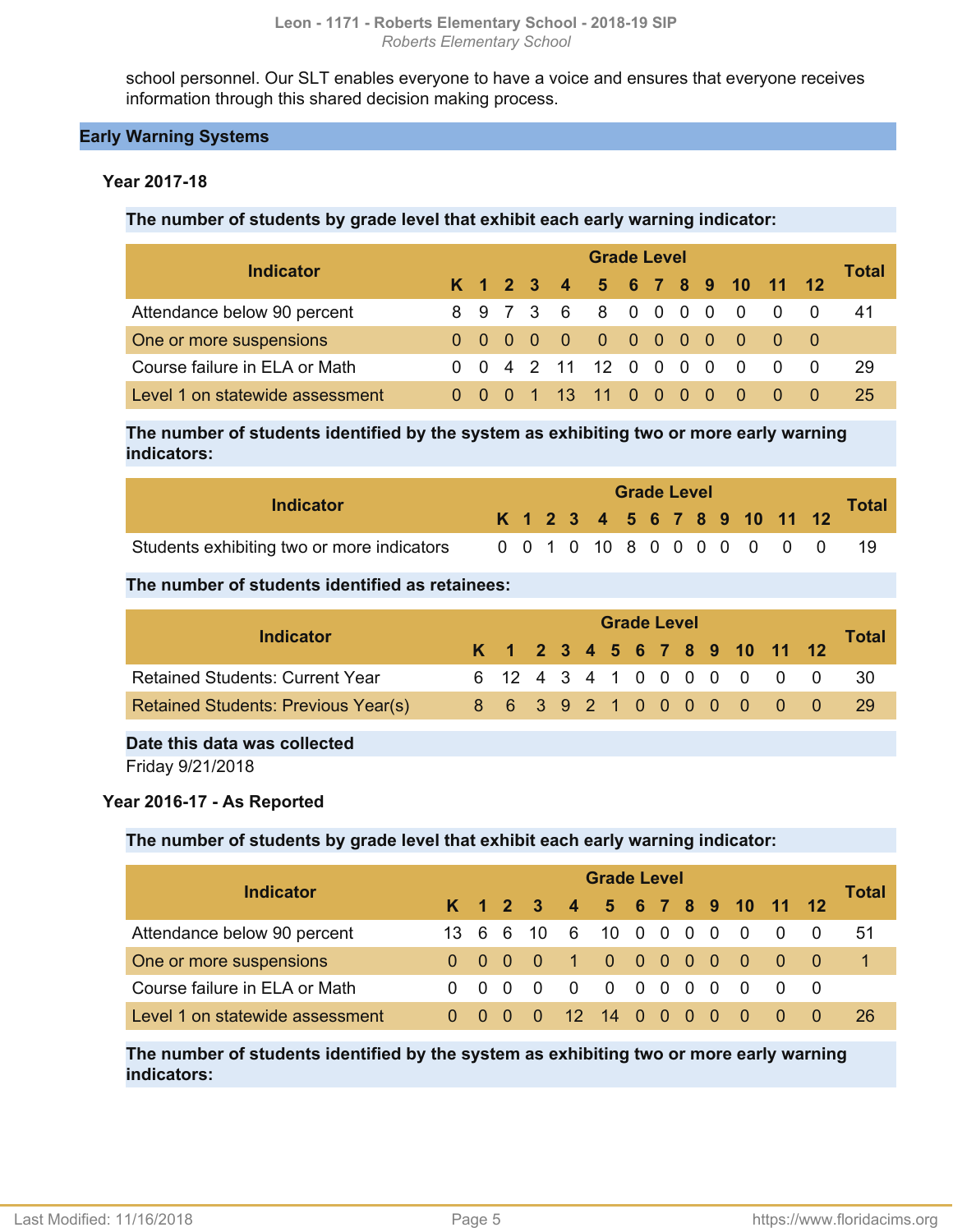| <b>Indicator</b>                           |  |  |  |  | <b>Grade Level</b> |  |                           |                              | <b>Total</b> |
|--------------------------------------------|--|--|--|--|--------------------|--|---------------------------|------------------------------|--------------|
|                                            |  |  |  |  |                    |  |                           | K 1 2 3 4 5 6 7 8 9 10 11 12 |              |
| Students exhibiting two or more indicators |  |  |  |  |                    |  | 0 0 0 0 0 1 0 0 0 0 0 0 0 |                              |              |

### **Year 2016-17 - Updated**

**The number of students by grade level that exhibit each early warning indicator:**

| <b>Indicator</b>                | <b>Grade Level</b> |             |                                     |  |                          |                                                                            |                                                        |  |  |  |                                     |                                        |  |       |
|---------------------------------|--------------------|-------------|-------------------------------------|--|--------------------------|----------------------------------------------------------------------------|--------------------------------------------------------|--|--|--|-------------------------------------|----------------------------------------|--|-------|
|                                 |                    |             |                                     |  |                          |                                                                            |                                                        |  |  |  |                                     | K 1 2 3 4 5 6 7 8 9 10 11 12           |  | Total |
| Attendance below 90 percent     |                    | $0 \quad 0$ | $\begin{matrix} 0 & 0 \end{matrix}$ |  |                          | $\begin{array}{ccccccccccccccccc} & 0 & 0 & 0 & 0 & 0 & 0 & 0 \end{array}$ |                                                        |  |  |  | $0\quad 0$                          |                                        |  |       |
| One or more suspensions         |                    |             |                                     |  |                          |                                                                            |                                                        |  |  |  |                                     | 0000000000000                          |  |       |
| Course failure in ELA or Math   |                    |             |                                     |  | $0\quad 0\quad 0\quad 0$ |                                                                            |                                                        |  |  |  | $\begin{matrix} 0 & 0 \end{matrix}$ |                                        |  |       |
| Level 1 on statewide assessment |                    |             |                                     |  | 1 13 11                  |                                                                            | $\begin{array}{ccccccccc}\n0 & 0 & 0 & 0\n\end{array}$ |  |  |  | - 0                                 | $\begin{array}{ccc} 0 & 0 \end{array}$ |  | 25    |

**The number of students identified by the system as exhibiting two or more early warning indicators:**

| Indicator                                  |  | <b>Grade Level</b> |  |  |  |  |  |  |  |  |  |                              |       |
|--------------------------------------------|--|--------------------|--|--|--|--|--|--|--|--|--|------------------------------|-------|
|                                            |  |                    |  |  |  |  |  |  |  |  |  | K 1 2 3 4 5 6 7 8 9 10 11 12 | Total |
| Students exhibiting two or more indicators |  |                    |  |  |  |  |  |  |  |  |  | 0 0 0 0 0 0 0 0 0 0 0 0 0    |       |

## **Part II: Needs Assessment/Analysis**

### <span id="page-5-0"></span>**Assessment & Analysis**

Consider the following reflection prompts as you examine any/all relevant school data sources, including those in CIMS in the pages that follow.

### **Which data component performed the lowest? Is this a trend?**

When analyzing the school data, the data component that performed the lowest is the Lowest 25% in math learning gains (43%). This is a trend because this component was the lowest in 2017 and 2016. Additionally, when analyzing sub group data, the data component that performed the lowest was the black subgroup. In 2018, the Math data component (% achievement level 3 and above) had a percentage of 30% for the black subgroup as compared to the white subgroup of 87% for math data component (% achievement level 3 and above). This sub group (black) shows a trend also because it was the lowest in math data points (% achievement level 3 and above) in 2017.

### **Which data component showed the greatest decline from prior year?**

When analyzing the grade level data, Grade 5 ELA (% achievement level 3 and above) data component in 2018 was 74% and in 2017 Grade 5 ELA (% achievement level 3 and above) data component was 78%. This shows a decline of four points from the prior year. Also, when analyzing the sub group data, in 2018 the percentage of whites in ELA (% achievement level 3 and above) was 85% while the percentage of blacks in ELA (% achievement level 3 and above) was 43% and in 2017, the percentage of whites in ELA (% achievement level 3 and above) was 83% and the percentage of blacks in ELA (% achievement level 3 and above) was 67%. This shows a decline of twenty-four points.

### **Which data component had the biggest gap when compared to the state average?**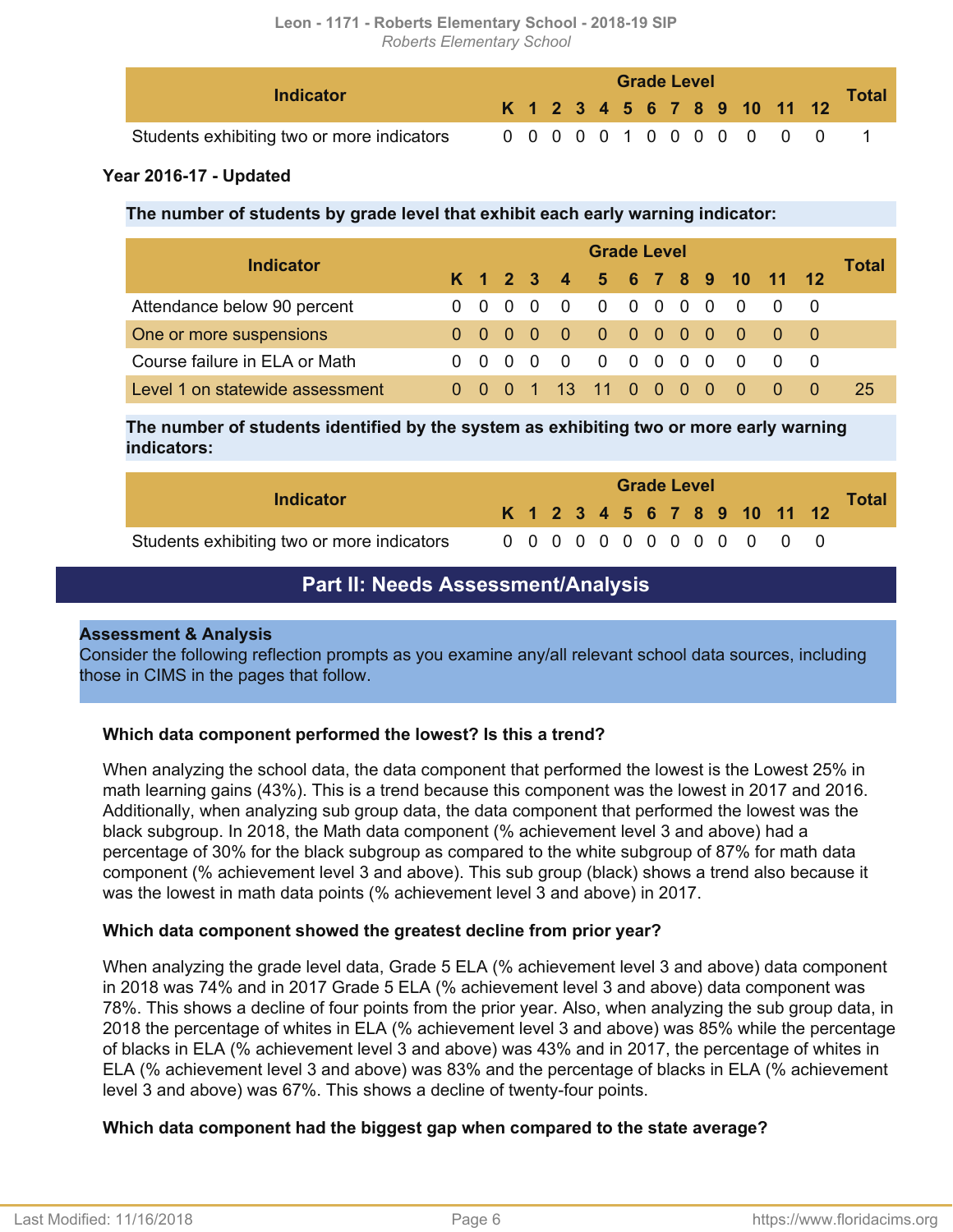When analyzing the school data, the data component that had the biggest gap when compared to the state average was Science Achievement. The science achievement data component for Roberts Elementary was 86% and the state's average was 55%. This shows a difference of 31 points. Additionally, when analyzing grade level data, grade 3 ELA (% achievement level 3 and above) had a percentage of 86% while the state ELA (% achievement level 3 and above) had a percentage of 57%. This indicates a difference of 29 points.

### **Which data component showed the most improvement? Is this a trend?**

When analyzing school data, the data component that showed the most improvement was Science Achievement . In 2018 the science achievement percentage was 86% and in 2017 the science achievement was 78%. Yes, this is a trend because in 2017 the science achievement 78% and in 2016 the science achievement was 76%. This shows a trend of increasing every year.

### **Describe the actions or changes that led to the improvement in this area**

The actions that led to the improvement in this area was adding science as a mandatory elective in the special area department in addition to having science in the classroom in 2017-2018.

### **School Data**

Please note that the district and state averages shown here represent the averages for similar school types (elementary, middle, high school, or combination schools).

|                                   |               | 2018            |              | 2017          |                 |              |  |  |  |  |
|-----------------------------------|---------------|-----------------|--------------|---------------|-----------------|--------------|--|--|--|--|
| <b>School Grade Component</b>     | <b>School</b> | <b>District</b> | <b>State</b> | <b>School</b> | <b>District</b> | <b>State</b> |  |  |  |  |
| <b>ELA Achievement</b>            | 81%           | 57%             | 56%          | 82%           | 59%             | 55%          |  |  |  |  |
| <b>ELA Learning Gains</b>         | 65%           | 53%             | 55%          | 62%           | 57%             | 57%          |  |  |  |  |
| <b>ELA Lowest 25th Percentile</b> | 58%           | 46%             | 48%          | 56%           | 51%             | 52%          |  |  |  |  |
| Math Achievement                  | 80%           | 61%             | 62%          | 73%           | 61%             | 61%          |  |  |  |  |
| <b>Math Learning Gains</b>        | 62%           | 55%             | 59%          | 58%           | 58%             | 61%          |  |  |  |  |
| Math Lowest 25th Percentile       | 43%           | 40%             | 47%          | 42%           | 47%             | 51%          |  |  |  |  |
| Science Achievement               | 86%           | 52%             | 55%          | 78%           | 51%             | 51%          |  |  |  |  |

| <b>EWS Indicators as Input Earlier in the Survey</b> |       |      |      |       |                                   |        |              |  |  |  |  |  |  |
|------------------------------------------------------|-------|------|------|-------|-----------------------------------|--------|--------------|--|--|--|--|--|--|
| <b>Indicator</b>                                     |       |      |      |       | Grade Level (prior year reported) |        | <b>Total</b> |  |  |  |  |  |  |
|                                                      |       |      |      |       |                                   |        |              |  |  |  |  |  |  |
| Attendance below 90 percent                          | 8(13) | 9(6) | (6)  | 3(10) | 6(6)                              | 8(10)  | 41 (51)      |  |  |  |  |  |  |
| One or more suspensions                              | 0(0)  | 0(0) | (0)  | 0(0)  | 0(1)                              | 0(0)   | 0(1)         |  |  |  |  |  |  |
| Course failure in ELA or Math                        | 0(0)  | 0(0) | 4(0) | 2(0)  | 11(0)                             | 12(0)  | 29(0)        |  |  |  |  |  |  |
| Level 1 on statewide assessment                      | 0(0)  | 0(0) | 0(0) | 1(0)  | 13 (12)                           | 1 (14) | 25(26)       |  |  |  |  |  |  |

### **Grade Level Data**

**NOTE: This data is raw data and includes ALL students who tested at the school. This is not school grade data.**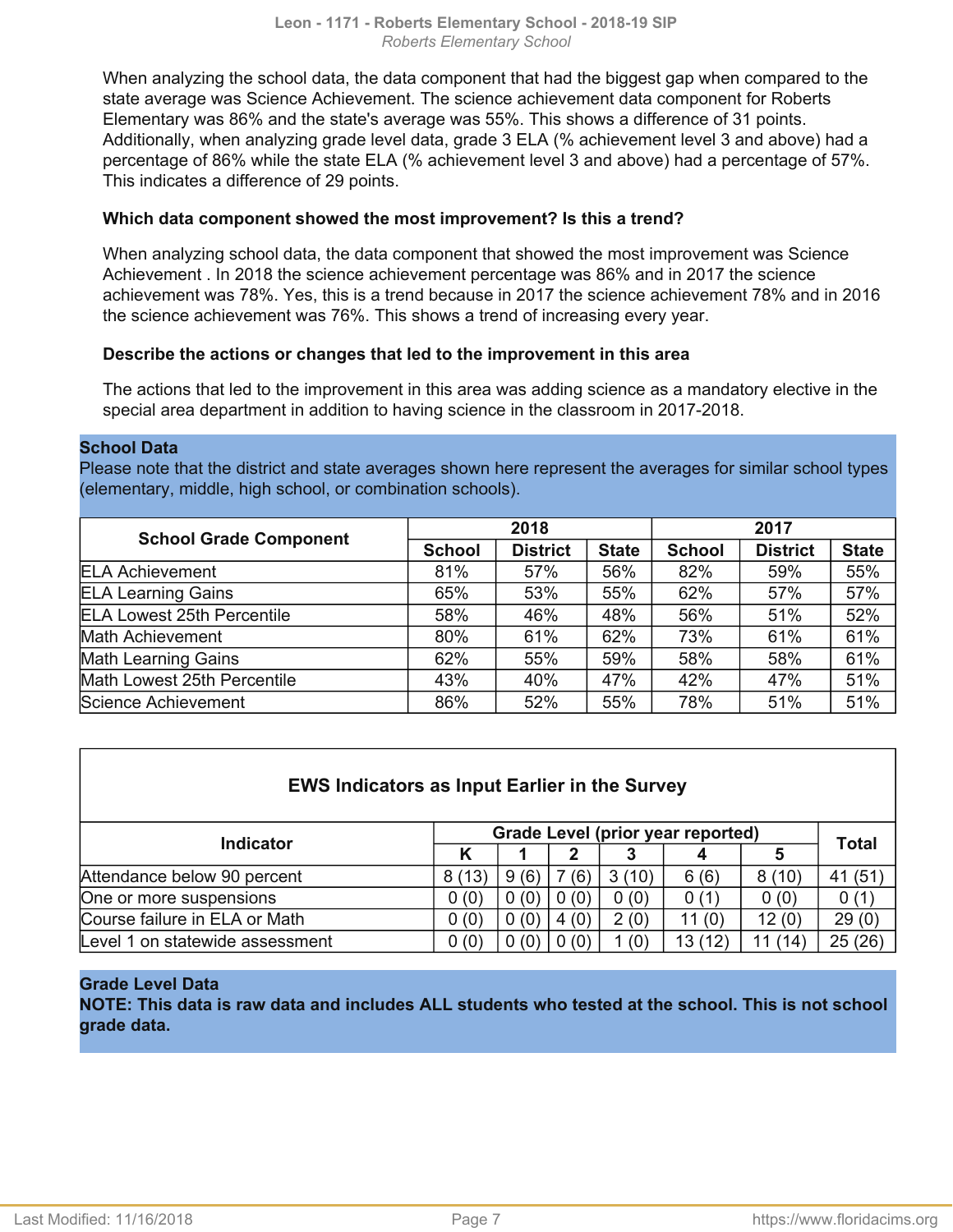| <b>ELA</b>               |      |               |                 |                                          |              |                                              |
|--------------------------|------|---------------|-----------------|------------------------------------------|--------------|----------------------------------------------|
| Grade                    | Year | <b>School</b> | <b>District</b> | School-<br><b>District</b><br>Comparison | <b>State</b> | School-<br><b>State</b><br><b>Comparison</b> |
| 03                       | 2018 | 86%           | 61%             | 25%                                      | 57%          | 29%                                          |
|                          | 2017 | 83%           | 62%             | 21%                                      | 58%          | 25%                                          |
| Same Grade Comparison    |      | 3%            |                 |                                          |              |                                              |
| <b>Cohort Comparison</b> |      |               |                 |                                          |              |                                              |
| 04                       | 2018 | 82%           | 58%             | 24%                                      | 56%          | 26%                                          |
|                          | 2017 | 82%           | 59%             | 23%                                      | 56%          | 26%                                          |
| Same Grade Comparison    |      | $0\%$         |                 |                                          |              |                                              |
| <b>Cohort Comparison</b> |      | $-1\%$        |                 |                                          |              |                                              |
| 05                       | 2018 | 74%           | 57%             | 17%                                      | 55%          | 19%                                          |
|                          | 2017 | 78%           | 61%             | 17%                                      | 53%          | 25%                                          |
| Same Grade Comparison    |      | $-4%$         |                 |                                          |              |                                              |
| <b>Cohort Comparison</b> |      | $-8%$         |                 |                                          |              |                                              |

| <b>MATH</b>              |                       |               |                 |                            |              |                         |
|--------------------------|-----------------------|---------------|-----------------|----------------------------|--------------|-------------------------|
| Grade                    | Year                  | <b>School</b> | <b>District</b> | School-<br><b>District</b> | <b>State</b> | School-<br><b>State</b> |
|                          |                       |               |                 | Comparison                 |              | <b>Comparison</b>       |
| 03                       | 2018                  | 87%           | 64%             | 23%                        | 62%          | 25%                     |
|                          | 2017                  | 71%           | 60%             | 11%                        | 62%          | 9%                      |
|                          | Same Grade Comparison |               |                 |                            |              |                         |
| <b>Cohort Comparison</b> |                       |               |                 |                            |              |                         |
| 04                       | 2018                  | 81%           | 62%             | 19%                        | 62%          | 19%                     |
|                          | 2017                  | 81%           | 64%             | 17%                        | 64%          | 17%                     |
| Same Grade Comparison    |                       | $0\%$         |                 |                            |              |                         |
| <b>Cohort Comparison</b> |                       | 10%           |                 |                            |              |                         |
| 05                       | 2018                  | 72%           | 58%             | 14%                        | 61%          | 11%                     |
|                          | 2017                  | 66%           | 63%             | 3%                         | 57%          | 9%                      |
| Same Grade Comparison    |                       | 6%            |                 |                            |              |                         |
| <b>Cohort Comparison</b> |                       | $-9%$         |                 |                            |              |                         |

|  |  | <b>Subgroup Data</b> |
|--|--|----------------------|
|  |  |                      |

| <b>2018 SCHOOL GRADE COMPONENTS BY SUBGROUPS</b> |                    |                  |                          |                     |                   |                           |                    |                   |                     |                                 |                       |
|--------------------------------------------------|--------------------|------------------|--------------------------|---------------------|-------------------|---------------------------|--------------------|-------------------|---------------------|---------------------------------|-----------------------|
| <b>Subgroups</b>                                 | <b>ELA</b><br>Ach. | <b>ELA</b><br>LG | <b>ELA</b><br>LG<br>L25% | <b>Math</b><br>Ach. | <b>Math</b><br>LG | <b>Math</b><br>LG<br>L25% | <b>Sci</b><br>Ach. | <b>SS</b><br>Ach. | <b>MS</b><br>Accel. | Grad<br>Rate<br>2016-17 2016-17 | C & C<br><b>Accel</b> |
| <b>WHT</b>                                       | 85                 | 67               | 62                       | 87                  | 68                | 53                        | 92                 |                   |                     |                                 |                       |
| <b>BLK</b>                                       | 43                 | 42               | 38                       | 30                  | 26                | 21                        | 56                 |                   |                     |                                 |                       |
| <b>HSP</b>                                       | 75                 | 69               |                          | 70                  | 56                |                           |                    |                   |                     |                                 |                       |
| <b>MUL</b>                                       | 95                 | 79               |                          | 86                  | 57                |                           | 100                |                   |                     |                                 |                       |
| <b>SWD</b>                                       | 47                 | 58               | 46                       | 52                  | 55                | 48                        | 57                 |                   |                     |                                 |                       |
| <b>FRL</b>                                       | 70                 | 59               | 57                       | 62                  | 57                | 39                        | 73                 |                   |                     |                                 |                       |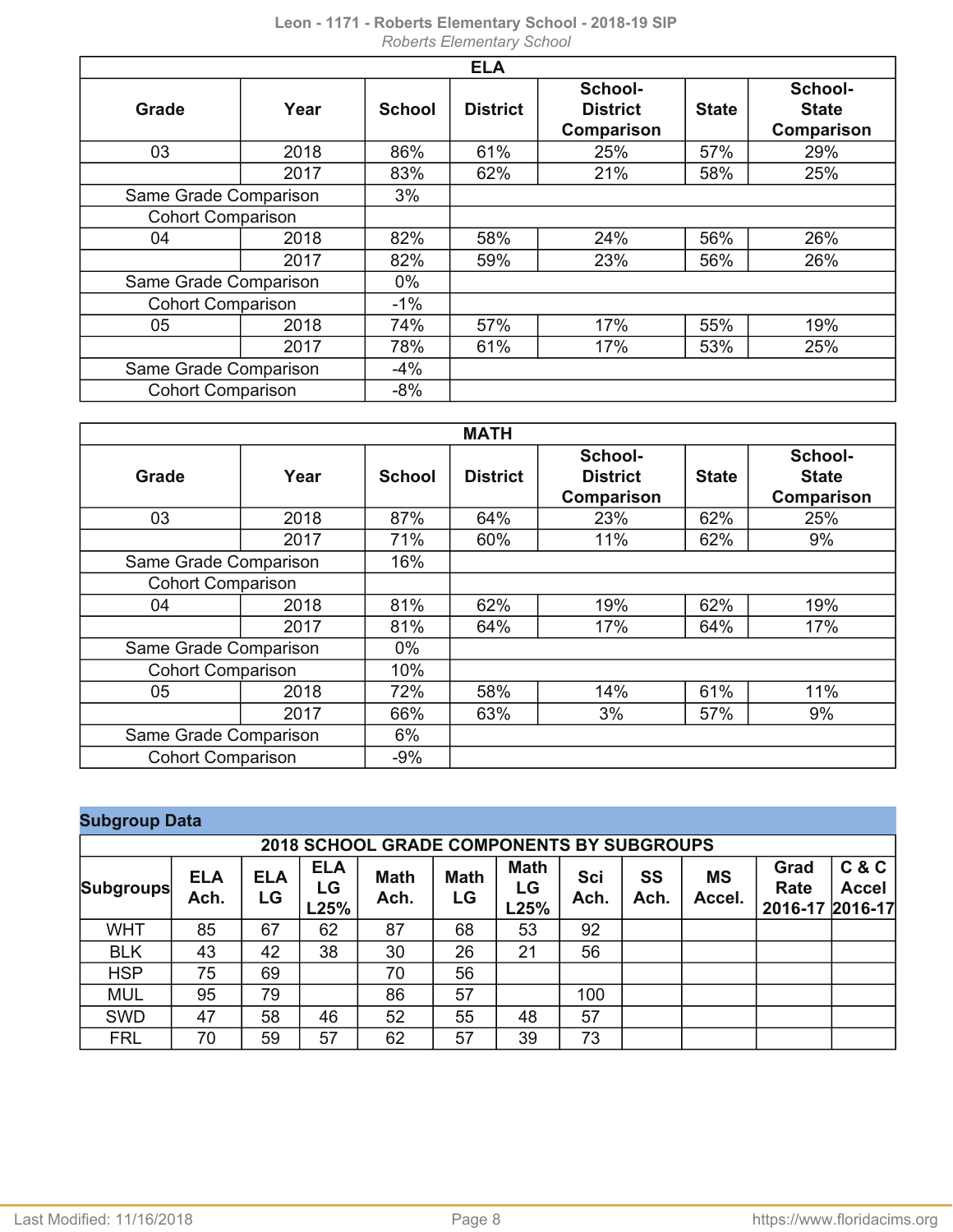| 2017 SCHOOL GRADE COMPONENTS BY SUBGROUPS |                    |                  |                          |                     |                   |                           |             |            |                     |                                 |                       |
|-------------------------------------------|--------------------|------------------|--------------------------|---------------------|-------------------|---------------------------|-------------|------------|---------------------|---------------------------------|-----------------------|
| <b>Subgroups</b>                          | <b>ELA</b><br>Ach. | <b>ELA</b><br>LG | <b>ELA</b><br>LG<br>L25% | <b>Math</b><br>Ach. | <b>Math</b><br>LG | <b>Math</b><br>LG<br>L25% | Sci<br>Ach. | SS<br>Ach. | <b>MS</b><br>Accel. | Grad<br>Rate<br>2015-16 2015-16 | C & C<br><b>Accel</b> |
| <b>WHT</b>                                | 83                 | 60               | 49                       | 77                  | 59                | 38                        | 81          |            |                     |                                 |                       |
| <b>BLK</b>                                | 67                 | 77               | 68                       | 43                  | 48                | 50                        | 42          |            |                     |                                 |                       |
| <b>HSP</b>                                | 80                 |                  |                          | 67                  |                   |                           |             |            |                     |                                 |                       |
| <b>MUL</b>                                | 87                 | 50               |                          | 80                  | 58                |                           |             |            |                     |                                 |                       |
| <b>SWD</b>                                | 45                 | 46               | 33                       | 45                  | 53                | 52                        | 47          |            |                     |                                 |                       |
| <b>FRL</b>                                | 73                 | 60               | 60                       | 47                  | 47                | 39                        | 55          |            |                     |                                 |                       |

## **Part III: Planning for Improvement**

<span id="page-8-0"></span>Develop specific plans for addressing the school's highest-priority needs by identifying the most important areas of focus based on any/all relevant school data sources, including the data from Section II (Needs Assessment/Analysis).

**Areas of Focus:**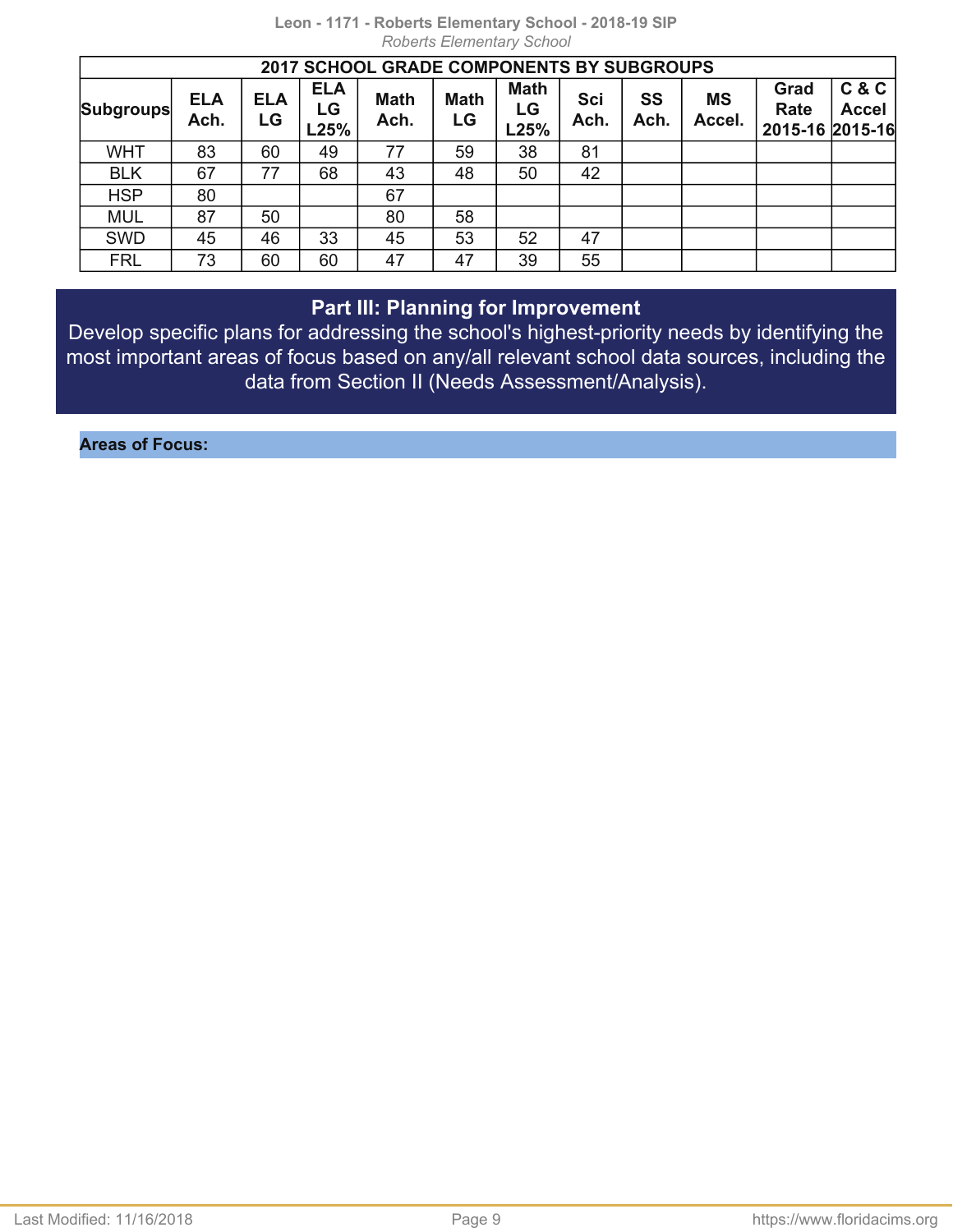| <b>Activity #1</b>                  |                                                                                                                                                                                                                                                                                                                                                                                                                                                                                                                                                                                                                                                                                                                                                                                                                                                                                                                                                                                                                                                                                                                                                                                                                                   |
|-------------------------------------|-----------------------------------------------------------------------------------------------------------------------------------------------------------------------------------------------------------------------------------------------------------------------------------------------------------------------------------------------------------------------------------------------------------------------------------------------------------------------------------------------------------------------------------------------------------------------------------------------------------------------------------------------------------------------------------------------------------------------------------------------------------------------------------------------------------------------------------------------------------------------------------------------------------------------------------------------------------------------------------------------------------------------------------------------------------------------------------------------------------------------------------------------------------------------------------------------------------------------------------|
| <b>Title</b>                        | Percentage of students in Lowest 25% making learning gains in math                                                                                                                                                                                                                                                                                                                                                                                                                                                                                                                                                                                                                                                                                                                                                                                                                                                                                                                                                                                                                                                                                                                                                                |
| <b>Rationale</b>                    | The data component that performed the lowest is the Lowest 25% in math learning gains<br>(43%). Differentiated instruction is not being aligned to specific needs of students in math.<br>Students that are not making progress, based on Tier 2 instruction, are not being identified<br>and provided Tier 3 instruction consistently.                                                                                                                                                                                                                                                                                                                                                                                                                                                                                                                                                                                                                                                                                                                                                                                                                                                                                           |
| <b>Intended</b><br><b>Outcome</b>   | 46% of all students in the lowest 25% will make learning gains in math as measured by the<br>2019 FSA math assessment.                                                                                                                                                                                                                                                                                                                                                                                                                                                                                                                                                                                                                                                                                                                                                                                                                                                                                                                                                                                                                                                                                                            |
| <b>Point</b><br><b>Person</b>       | Kim McFarland (mcfarlandk2@leonschools.net)                                                                                                                                                                                                                                                                                                                                                                                                                                                                                                                                                                                                                                                                                                                                                                                                                                                                                                                                                                                                                                                                                                                                                                                       |
| <b>Action Step</b>                  |                                                                                                                                                                                                                                                                                                                                                                                                                                                                                                                                                                                                                                                                                                                                                                                                                                                                                                                                                                                                                                                                                                                                                                                                                                   |
| <b>Description</b>                  | 1. Implement 3-Tier Model of Response to Instruction (RtI) Problem Solving Team with<br>emphasis on differentiated math instruction.<br>2. Weekly triage meetings (principal, assistant principal, guidance counselor, reading<br>coach, and math coach) to monitor student progress and support teachers' needs in the<br>classroom.<br>3. Develop Personal Education Plans (PEP) for students scoring in the lowest 25% in math<br>and notify parents of at-risk students<br>4. Response to Intervention (RTI) Meetings with support staff for students who are not<br>making sufficient progress or exhibit a need for further evaluation.<br>5. Implement iReady Tool box program for below grade level students.<br>6. Provide professional development and support in math instruction.<br>7. Utilize the iReady Program to reinforce the Florida's standards<br>8. Disaggregate the data to determine students' strengths, weaknesses, and the<br>effectiveness of<br>instructional strategies - iReady program,<br>9. Monitor student progress at all levels using formative (formal and informal) and<br>summative<br>assessments<br>10. Implement small group and differentiated instruction for math during math block |
| <b>Person</b><br><b>Responsible</b> | Kim McFarland (mcfarlandk2@leonschools.net)                                                                                                                                                                                                                                                                                                                                                                                                                                                                                                                                                                                                                                                                                                                                                                                                                                                                                                                                                                                                                                                                                                                                                                                       |
|                                     | <b>Plan to Monitor Effectiveness</b>                                                                                                                                                                                                                                                                                                                                                                                                                                                                                                                                                                                                                                                                                                                                                                                                                                                                                                                                                                                                                                                                                                                                                                                              |
| <b>Description</b>                  | 1. Progress Monitoring Data Reviewed regularly at PLC/RtI meetings<br>2. Utilize iReady Diagnostic tool to monitor progress of students (bi-weekly).<br>3. Analyze math assessment data (Ready - math weekly Assessments) to inform<br>instruction<br>4. Create summative reports to share with teachers, parents, and other stakeholders                                                                                                                                                                                                                                                                                                                                                                                                                                                                                                                                                                                                                                                                                                                                                                                                                                                                                         |
| <b>Person</b><br><b>Responsible</b> | Kim McFarland (mcfarlandk2@leonschools.net)                                                                                                                                                                                                                                                                                                                                                                                                                                                                                                                                                                                                                                                                                                                                                                                                                                                                                                                                                                                                                                                                                                                                                                                       |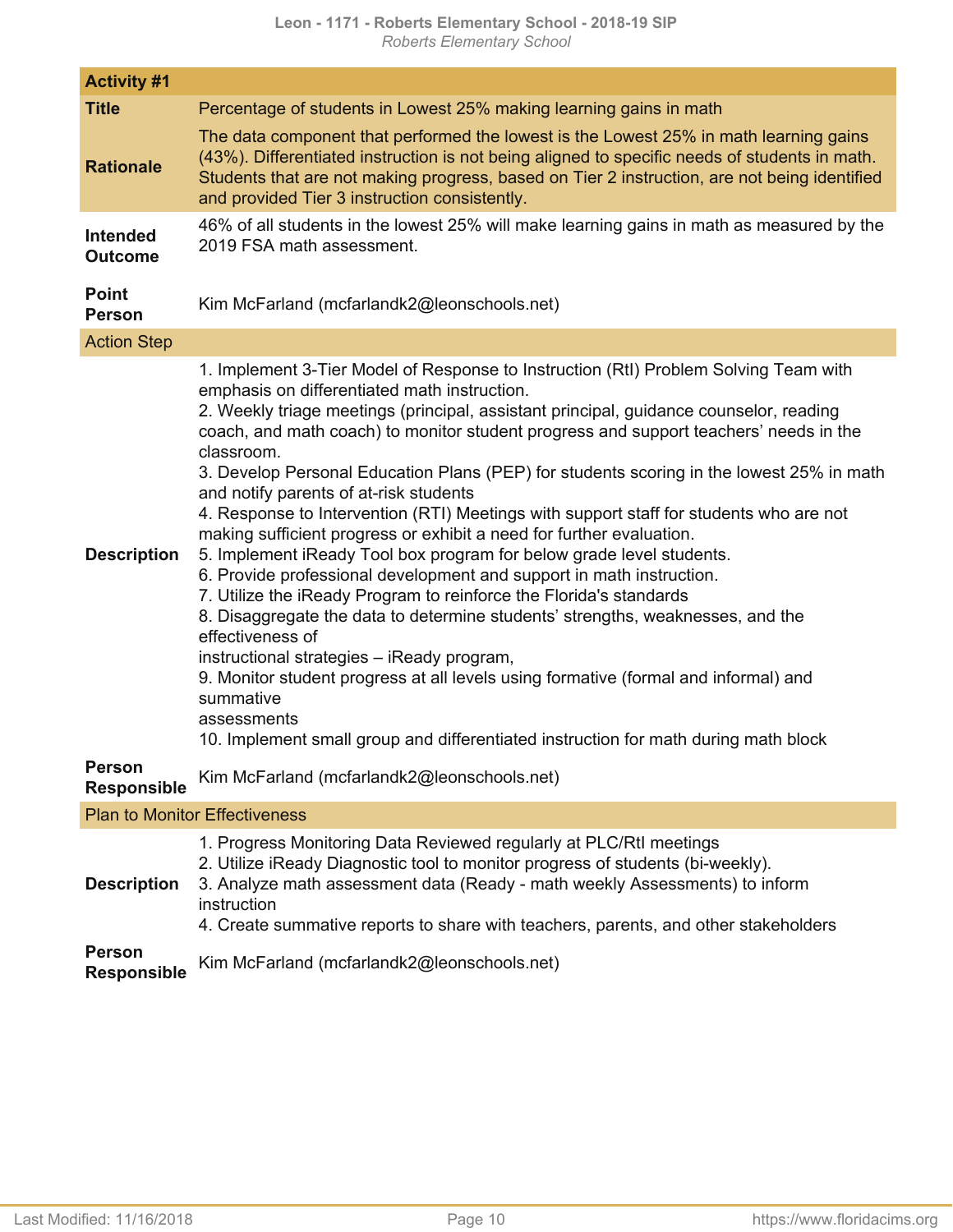| <b>Activity #2</b>                  |                                                                                                                                                                                                                                                                                                                                                                                                                                                                                                                                                                                                                                                                                                                                                                                                                                               |
|-------------------------------------|-----------------------------------------------------------------------------------------------------------------------------------------------------------------------------------------------------------------------------------------------------------------------------------------------------------------------------------------------------------------------------------------------------------------------------------------------------------------------------------------------------------------------------------------------------------------------------------------------------------------------------------------------------------------------------------------------------------------------------------------------------------------------------------------------------------------------------------------------|
| <b>Title</b>                        | Percentage of students scoring a level 3 or above in math                                                                                                                                                                                                                                                                                                                                                                                                                                                                                                                                                                                                                                                                                                                                                                                     |
| <b>Rationale</b>                    | The need to meet the needs of struggling math students, particularly in the area of number<br>sense.                                                                                                                                                                                                                                                                                                                                                                                                                                                                                                                                                                                                                                                                                                                                          |
| <b>Intended</b><br><b>Outcome</b>   | 83% of our students will score a level 3 or above in math as measured by the 2019 FSA<br>math assessment.                                                                                                                                                                                                                                                                                                                                                                                                                                                                                                                                                                                                                                                                                                                                     |
| <b>Point</b><br><b>Person</b>       | Kim McFarland (mcfarlandk2@leonschools.net)                                                                                                                                                                                                                                                                                                                                                                                                                                                                                                                                                                                                                                                                                                                                                                                                   |
| <b>Action Step</b>                  |                                                                                                                                                                                                                                                                                                                                                                                                                                                                                                                                                                                                                                                                                                                                                                                                                                               |
| <b>Description</b>                  | 1. Implement iReady (math computer program) for below grade level students.<br>2. Utilize math assessment data to inform instruction<br>3. Implement 3-Tier Model of Response to Instruction (RtI) Problem Solving Team with<br>emphasis on differentiated math instruction.<br>4. Weekly triage meetings (principal, assistant principal, math coach, reading coach, and<br>guidance counselor) to monitor student progress and support teachers' needs in the<br>classroom<br>5. Develop Personal Education Plans (PEP) for students whose math skills are below<br>grade level and notify parents of at-risk students.<br>6. Provide professional development and support in math instruction.<br>7. Intense math intervention during the school day<br>8. Implement small group and differentiated instruction for math during math block |
| <b>Person</b><br><b>Responsible</b> | Kim McFarland (mcfarlandk2@leonschools.net)                                                                                                                                                                                                                                                                                                                                                                                                                                                                                                                                                                                                                                                                                                                                                                                                   |
|                                     | <b>Plan to Monitor Effectiveness</b>                                                                                                                                                                                                                                                                                                                                                                                                                                                                                                                                                                                                                                                                                                                                                                                                          |
| <b>Description</b>                  | 1. Analyzing (math) reports from iReady computer program<br>2. Analyzing growth from math Mini-Assessments (Go-Math)<br>3. Utilize Ready (math)Assessments                                                                                                                                                                                                                                                                                                                                                                                                                                                                                                                                                                                                                                                                                    |
| <b>Person</b><br><b>Responsible</b> | Kim McFarland (mcfarlandk2@leonschools.net)                                                                                                                                                                                                                                                                                                                                                                                                                                                                                                                                                                                                                                                                                                                                                                                                   |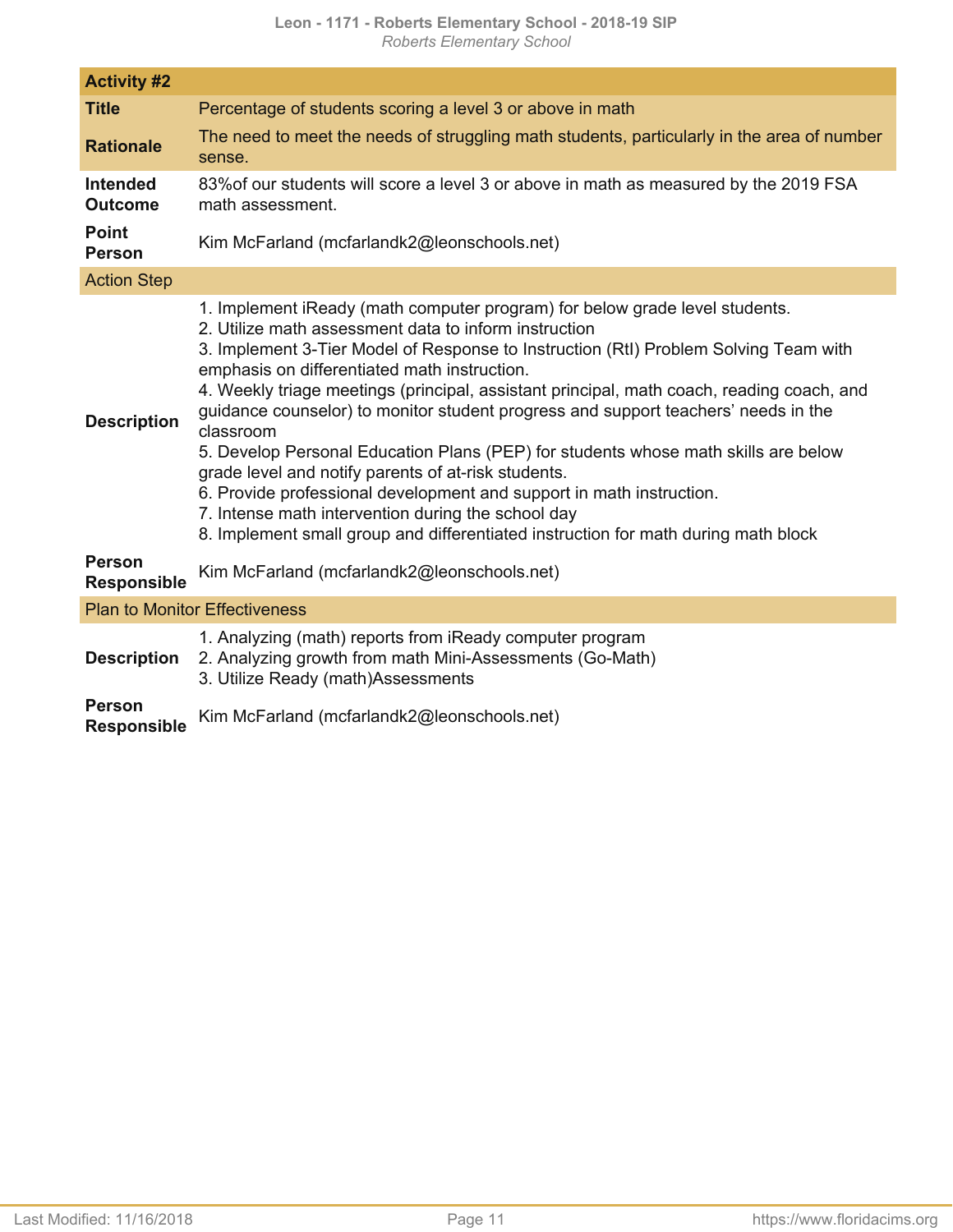| <b>Activity #3</b>                  |                                                                                                                                                                                                                                                                                                                                                                                                                                                                                                                                                                                                                                                                                                                                                                                                                                                                                                                                                                                      |
|-------------------------------------|--------------------------------------------------------------------------------------------------------------------------------------------------------------------------------------------------------------------------------------------------------------------------------------------------------------------------------------------------------------------------------------------------------------------------------------------------------------------------------------------------------------------------------------------------------------------------------------------------------------------------------------------------------------------------------------------------------------------------------------------------------------------------------------------------------------------------------------------------------------------------------------------------------------------------------------------------------------------------------------|
| <b>Title</b>                        | Percentage of students in Lowest 25% making learning gains in reading                                                                                                                                                                                                                                                                                                                                                                                                                                                                                                                                                                                                                                                                                                                                                                                                                                                                                                                |
| <b>Rationale</b>                    | Students that are not making progress, based on Tier 2 instruction, are not being identified<br>and provided Tier 3<br>instruction consistently.                                                                                                                                                                                                                                                                                                                                                                                                                                                                                                                                                                                                                                                                                                                                                                                                                                     |
| <b>Intended</b><br><b>Outcome</b>   | 61% of students in the lowest 25% will make learning gains as measured by the 2019 FSA<br><b>ELA</b> assessment                                                                                                                                                                                                                                                                                                                                                                                                                                                                                                                                                                                                                                                                                                                                                                                                                                                                      |
| <b>Point</b><br><b>Person</b>       | Kim McFarland (mcfarlandk2@leonschools.net)                                                                                                                                                                                                                                                                                                                                                                                                                                                                                                                                                                                                                                                                                                                                                                                                                                                                                                                                          |
| <b>Action Step</b>                  |                                                                                                                                                                                                                                                                                                                                                                                                                                                                                                                                                                                                                                                                                                                                                                                                                                                                                                                                                                                      |
| <b>Description</b>                  | 1. Assess students using grade level and below grade level assessments. Match<br>instructional material used during small group and intervention block time to specific needs<br>as identified in assessments<br>2. Uiltize iReady reading program<br>3. Implement small group and differentiated instruction for reading during reading block<br>4. Weekly triage meetings (principal, assistant principal, reading coach, math coach, and<br>guidance counselor) to monitor student progress and support teachers' needs in the<br>classroom.<br>5. Utilize Reading assessment data to inform instruction.<br>6. Use of technology with STAR, AR, iReady and AIMSWEB PLUS to drive instruction and<br>enhance decision-making.<br>7. Resources available to teachers – AR/STAR, iRead and iReady, Tier 2 and Tier 3<br>intervention classes, Reading buddies, Wonders Program with intervention support<br>8. Provide professional development and support in reading instruction. |
| <b>Person</b><br><b>Responsible</b> | Kim McFarland (mcfarlandk2@leonschools.net)                                                                                                                                                                                                                                                                                                                                                                                                                                                                                                                                                                                                                                                                                                                                                                                                                                                                                                                                          |
|                                     | <b>Plan to Monitor Effectiveness</b>                                                                                                                                                                                                                                                                                                                                                                                                                                                                                                                                                                                                                                                                                                                                                                                                                                                                                                                                                 |
| <b>Description</b>                  | 1. Analyzing reports from iReady computer program<br>2. STAR/AR, Wonders assessments, iReady, Ready Assessments, Aimsweb<br>3. Analyze reading assessment data (Ready - reading weekly Assessments) to inform<br>instruction                                                                                                                                                                                                                                                                                                                                                                                                                                                                                                                                                                                                                                                                                                                                                         |

**Person** Kim McFarland (mcfarlandk2@leonschools.net)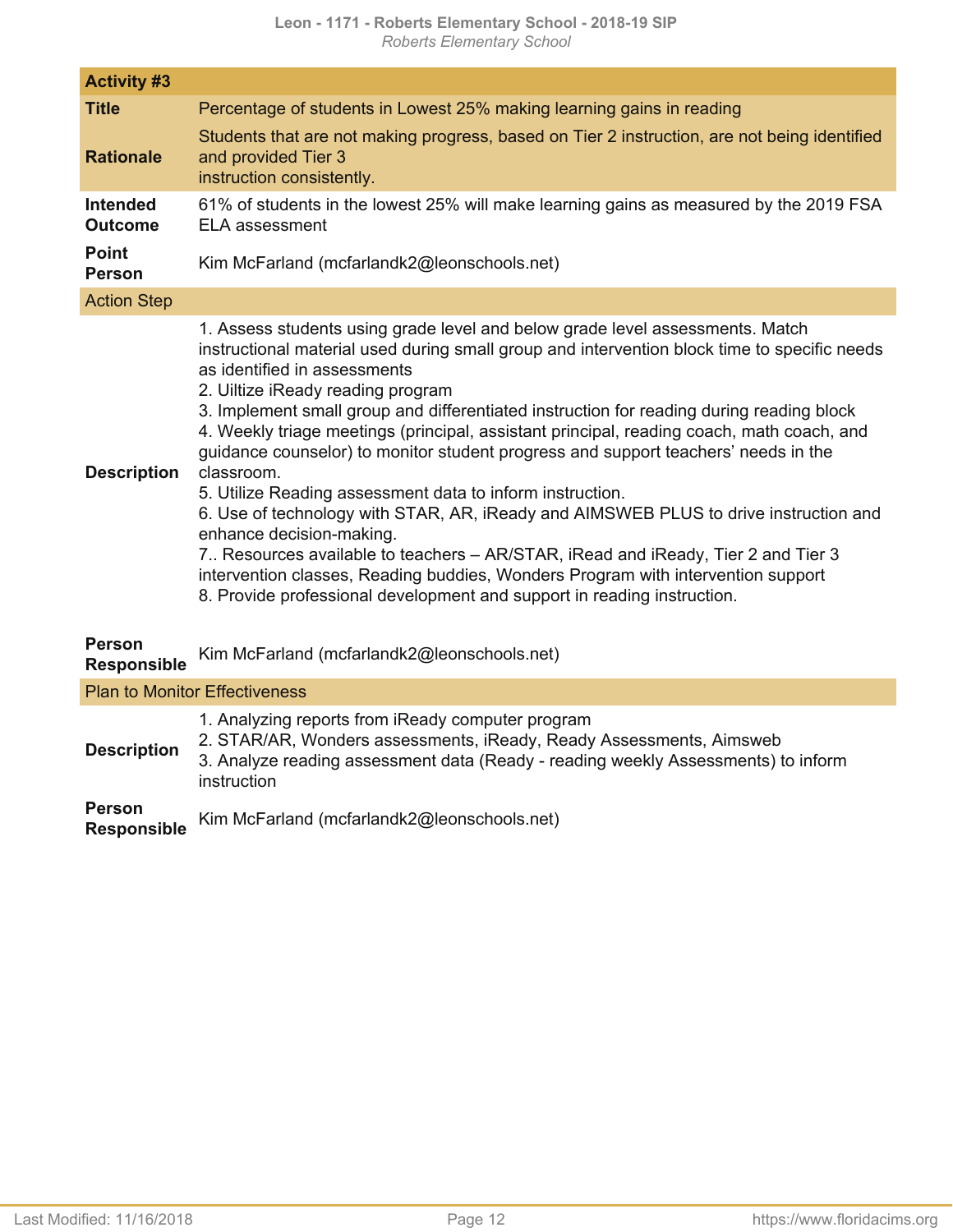| <b>Activity #4</b>                |                                                                                                                                                                                                                                                                                                                                                                                                                                                                                                                                                                                                                                                                                                                                                                                                                                                                                                                                                         |
|-----------------------------------|---------------------------------------------------------------------------------------------------------------------------------------------------------------------------------------------------------------------------------------------------------------------------------------------------------------------------------------------------------------------------------------------------------------------------------------------------------------------------------------------------------------------------------------------------------------------------------------------------------------------------------------------------------------------------------------------------------------------------------------------------------------------------------------------------------------------------------------------------------------------------------------------------------------------------------------------------------|
| <b>Title</b>                      | Percentage of students scoring a level 3 or above in reading                                                                                                                                                                                                                                                                                                                                                                                                                                                                                                                                                                                                                                                                                                                                                                                                                                                                                            |
| <b>Rationale</b>                  | Need differentiated instruction geared to motivate/challenge students who understand<br>benchmarks in lessons taught and students need various enriching reading materials and<br>also meeting the needs of struggling readers, particularly in reading informational text.                                                                                                                                                                                                                                                                                                                                                                                                                                                                                                                                                                                                                                                                             |
| <b>Intended</b><br><b>Outcome</b> | 84% of our students will score a level 3 or above in reading as measured by the 2019 FSA/<br>ELA assessments.                                                                                                                                                                                                                                                                                                                                                                                                                                                                                                                                                                                                                                                                                                                                                                                                                                           |
| <b>Point</b><br><b>Person</b>     | Kim McFarland (mcfarlandk2@leonschools.net)                                                                                                                                                                                                                                                                                                                                                                                                                                                                                                                                                                                                                                                                                                                                                                                                                                                                                                             |
| <b>Action Step</b>                |                                                                                                                                                                                                                                                                                                                                                                                                                                                                                                                                                                                                                                                                                                                                                                                                                                                                                                                                                         |
| <b>Description</b>                | 1. Implement iReady (reading computer program) for below grade level students.<br>2. Utilize reading assessment data to inform instruction<br>3. Implement 3-Tier Model of Response to Instruction (RtI) Problem Solving Team with<br>emphasis on differentiated reading instruction.<br>4. Weekly triage meetings (principal, assistant principal, math coach, reading coach, and<br>guidance counselor) to monitor student progress and support teachers' needs in the<br>classroom<br>5. Develop Personal Education Plans (PEP) for students whose reading skills are below<br>grade level and notify parents of at-risk students.<br>6. Provide enrichment/challenging activities to students within the classroom.<br>7. Provide professional development and support in reading instruction.<br>8. Intense reading intervention during the school day<br>9. Implement small group and differentiated instruction for reading during reading block |

### **Person**

**Responsible** Kim McFarland (mcfarlandk2@leonschools.net)

### Plan to Monitor Effectiveness **Description** 1. Analyzing reports from iReady computer program 2. STAR/AR, Wonders assessments, iReady, Ready Assessments,Aimsweb 3. Student data is analyzed and compared to expectations found in the Language Arts Florida Standards (LAFS) **Person**

**Responsible** Kim McFarland (mcfarlandk2@leonschools.net)

## **Part IV: Title I Requirements**

### <span id="page-12-0"></span>**Additional Title I Requirements**

This section must be completed if the school is implementing a Title I, Part A schoolwide program and opts to use the Pilot SIP to satisfy the requirements of the schoolwide program plan, as outlined in the Every Student Succeeds Act, Public Law No. 114-95, § 1114(b). This section is not required for non-Title I schools.

**Describe how the school plans to build positive relationships with parents, families, and other community stakeholders to fulfill the school's mission and support the needs of students**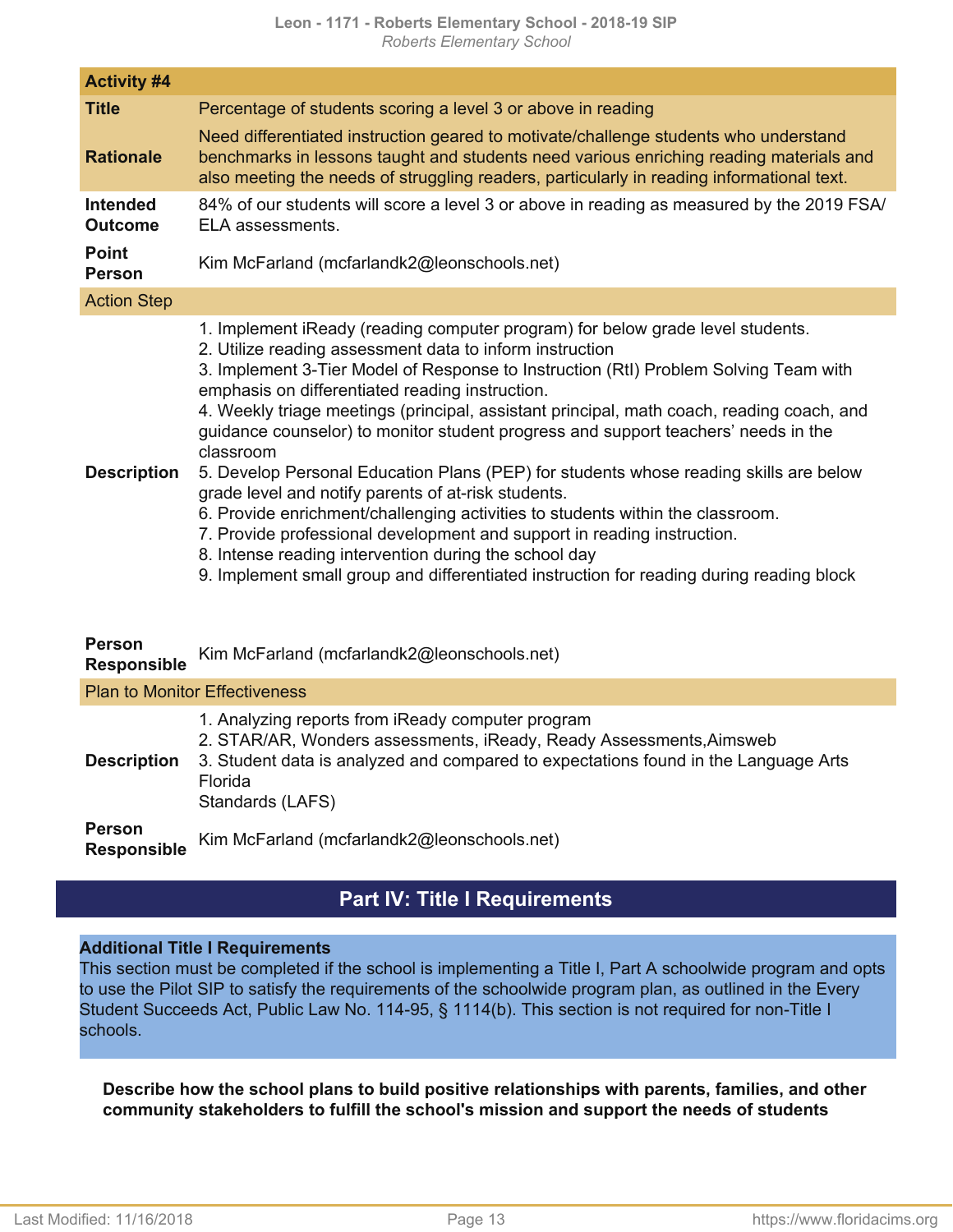\* Teachers send "Positive Postcards" periodically to connect with families.

\* Teachers communicate with families through newsletters, websites, Dojo, phone calls, and conferences.

\* Families are provided information through listserv, the school website, and social media.

\* A Curriculum Night is held in the fall and student conferences in the spring.

\* Families are encouraged to attend PTO meetings and to participate in other activities and events throughout the year.

\* Parents are kept informed of their child's progress through FOCUS, Accelerated Reader Home Connect, and Dojo.

\* We involve parents/guardians/familyand supporters in activities that celebrate and enhance student and school success through positiveand effective relationship with our PTO, SAC, Mentorship Program, and Volunteer Program.

\* Students will lead a conference with their parents using their progress monitoring notebooks in the spring.

Additional activities implemented to build positive relationships with families, parents, and other community stakeholders are as follows:

\* During Open House, curriculum night, etc. ensure non-threatening methods of introducing parents to teachers and administrators

\* Teachers communicate with families through newsletters, websites, phone calls, and conferences

\* Families are provided information through listserv, school website, and social media

\*Parents are kept informed of their child's progress through FOCUS and Accelerated Reader

### **PFEP Link**

The school completes a Parental Involvement Plan (PFEP), which is available at the school site.

### **Describe how the school ensures the social-emotional needs of all students are being met, which may include providing counseling, mentoring and other pupil services**

\* A differentiated system of school counseling services is in place providing dedicated time for the core classroom guidance instruction on developing and implementing behavior standards.

\* Individual and group counseling for students is available as needed.

\* Selected students are provided additional support through the Mentor Program, the Reading Pals Program, and Project R.E.A.D.

Additionally, the school utilizes its guidance counselor and MTSS team to ensure that all students' social emotional needs are being met, and works with teachers to implement strategies to provide an appropriate learning environment. We offer a mentoring program which pairs eligible students with community members who take an interest in their well-being and support them academically by reading with them and supporting them through classwork and homework. Counseling services are provided by our school Guidance Counselor when appropriate. We also utilize our school social worker, school psychologist and other community resources when necessary to assist students who are struggling in various capacities

### **Describe the strategies the school employs to support incoming and outgoing cohorts of students in transition from one school level to another**

1.The PK program closely matches that of the beginning of the county's adopted kindergarten curriculum.

2. Progress monitoring, AIMS Web testing, and VPK assessments monitor growth and readiness for success in kindergarten.

3. Sharing a playground with K and being right next to K classrooms allow PK children to become familiar with their future environment and expectations.